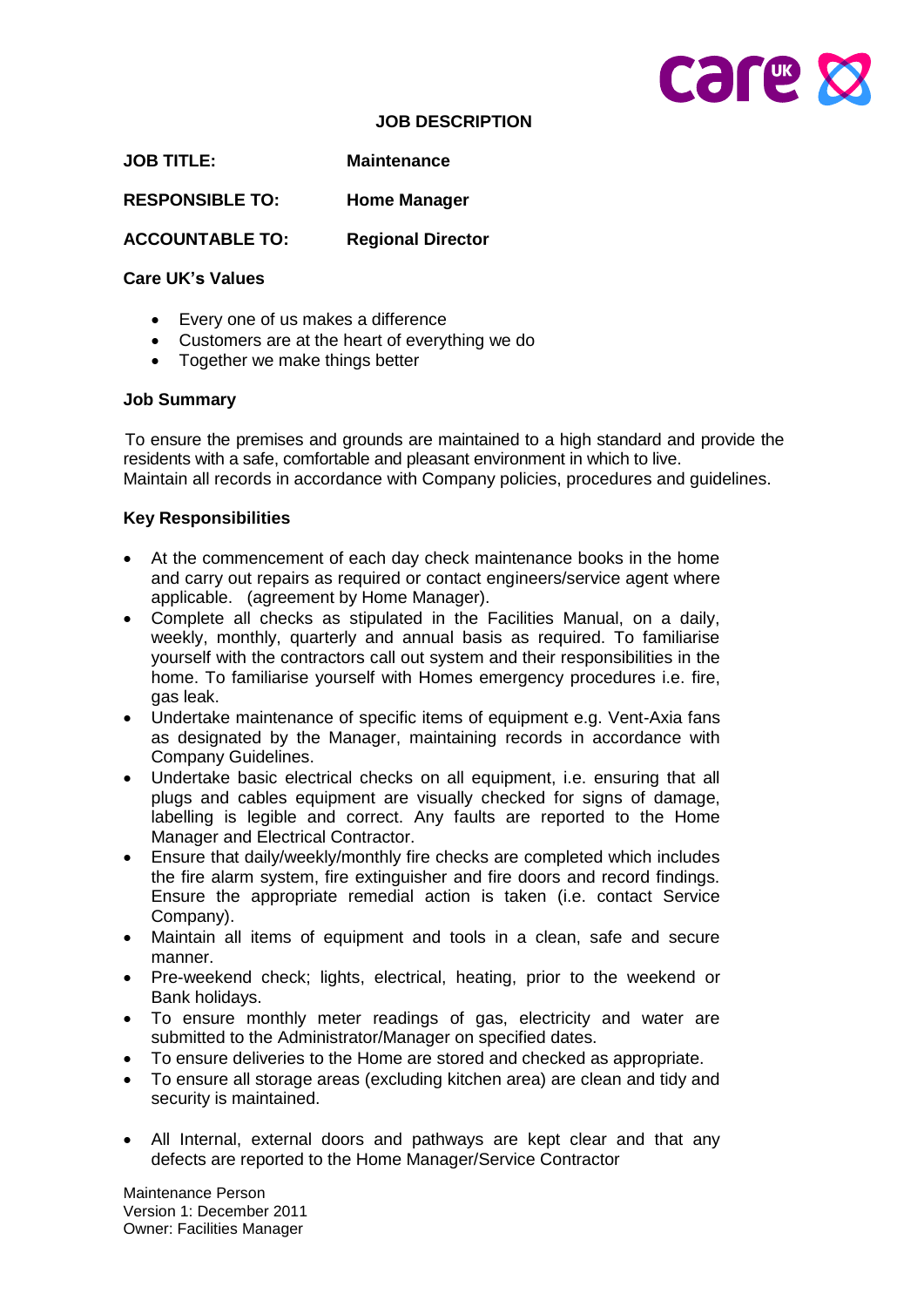

- Undertake general redecoration works as instructed by the Home Manager.
- Undertake ground maintenance, keeping the grass cut, shrubs, bushes and hedges pruned and the site generally weed free.
- Where appropriate plant specific items to enhance the appearance of the grounds.
- Advise on specific areas of planting and general gardening maintenance.
- Use and maintain the equipment provided in a safe and secure manner.
- Ensure that all deficiencies in security and safety are reported to the Home Manager and relevant contractor.
- To be aware of maintaining resident's privacy and to communicate with nursing staff should works be required which will affect resident care.
- To liaise with the Home Manager at least once a week to discuss maintenance issues, re-decoration etc.
- Where necessary and under the direction of the Home Manager, assist in the collation of performance indicator data/evidence.

## **Safeguarding of Vulnerable Adults / Mental Capacity Act**

To complete training on Safeguarding of Vulnerable Adults and the Mental Capacity Act and be able to understand and implement SVA and MHA policies and procedures taking responsibility for reporting any safeguarding concerns to the senior person on duty or on-call RD

#### **Health and Safety**

As an employee of Care UK, the post holder has a duty under the Health and Safety at Work Act 1974, to:

- Take reasonable care of the health and safety of themselves and all other persons who may be affected by their acts or omissions at work.
- Co-operate with their employer to ensure compliance with Health and Safety legislation and the Health and Safety policies and procedures of the organisation, not intentionally or recklessly interfere with, or misuse, anything provided in the interests of health, safety, or welfare, in pursuance of any of the relevant statutory provisions.

#### **Data Protection**

The post holder must at all times respect the confidentiality of information in line with the requirements of the Data Protection Act and the company's ISO27001 accreditation. This includes, if required to do so, obtain, process and/or use information held on a computer in a fair and lawful way, to hold data only for the specified registered purposes and to use or disclose data only to authorised persons or organisations as instructed.

This list of duties and responsibilities is by not exhaustive and the post holder may be required to undertake other relevant and appropriate duties as reasonably required.

This job description is subject to regular review and appropriate modification.

I confirm I have read and understand this job description

Maintenance Person Version 1: December 2011 Owner: Facilities Manager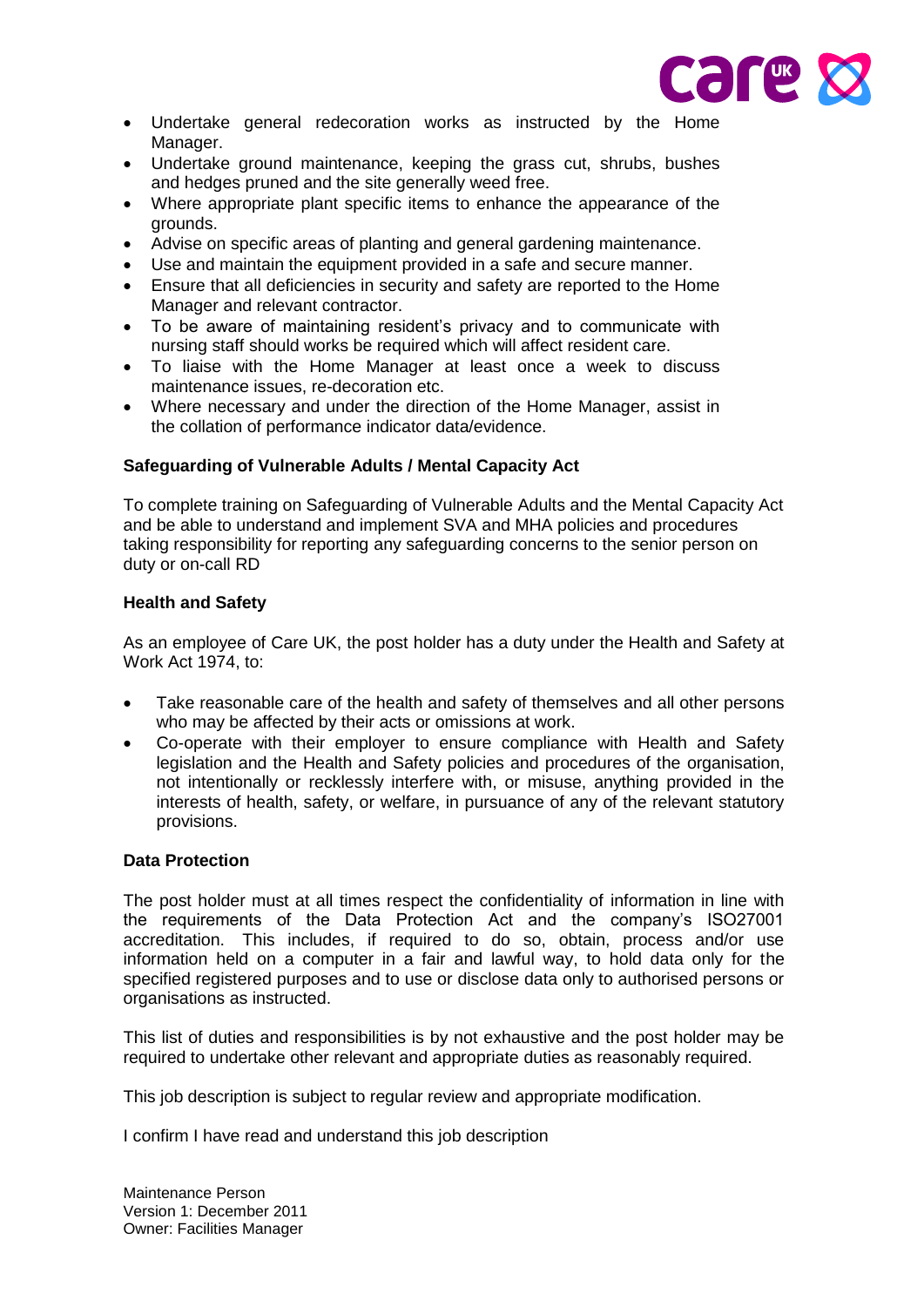

Name of post holder **manufacture manufacture manufacture manufacture manufacture manufacture manufacture** 

Signature …………………………………..

Date …………………………………..

| <b>HAZARDS</b>          |  |                                             |                                                     |  |  |
|-------------------------|--|---------------------------------------------|-----------------------------------------------------|--|--|
| Laboratory specimens    |  | Clinical contact with<br>patients/residents | Performing exposure<br>prone invasive<br>procedures |  |  |
| Blood/body fluids       |  | Dusty environment                           | VDU use                                             |  |  |
| Radiation               |  | Challenging behaviour                       | Moving and handling                                 |  |  |
| <b>Solvents</b>         |  | Driving                                     | <b>Noise</b>                                        |  |  |
| Respiratory sensitisers |  | Food handling                               | Working in isolation                                |  |  |